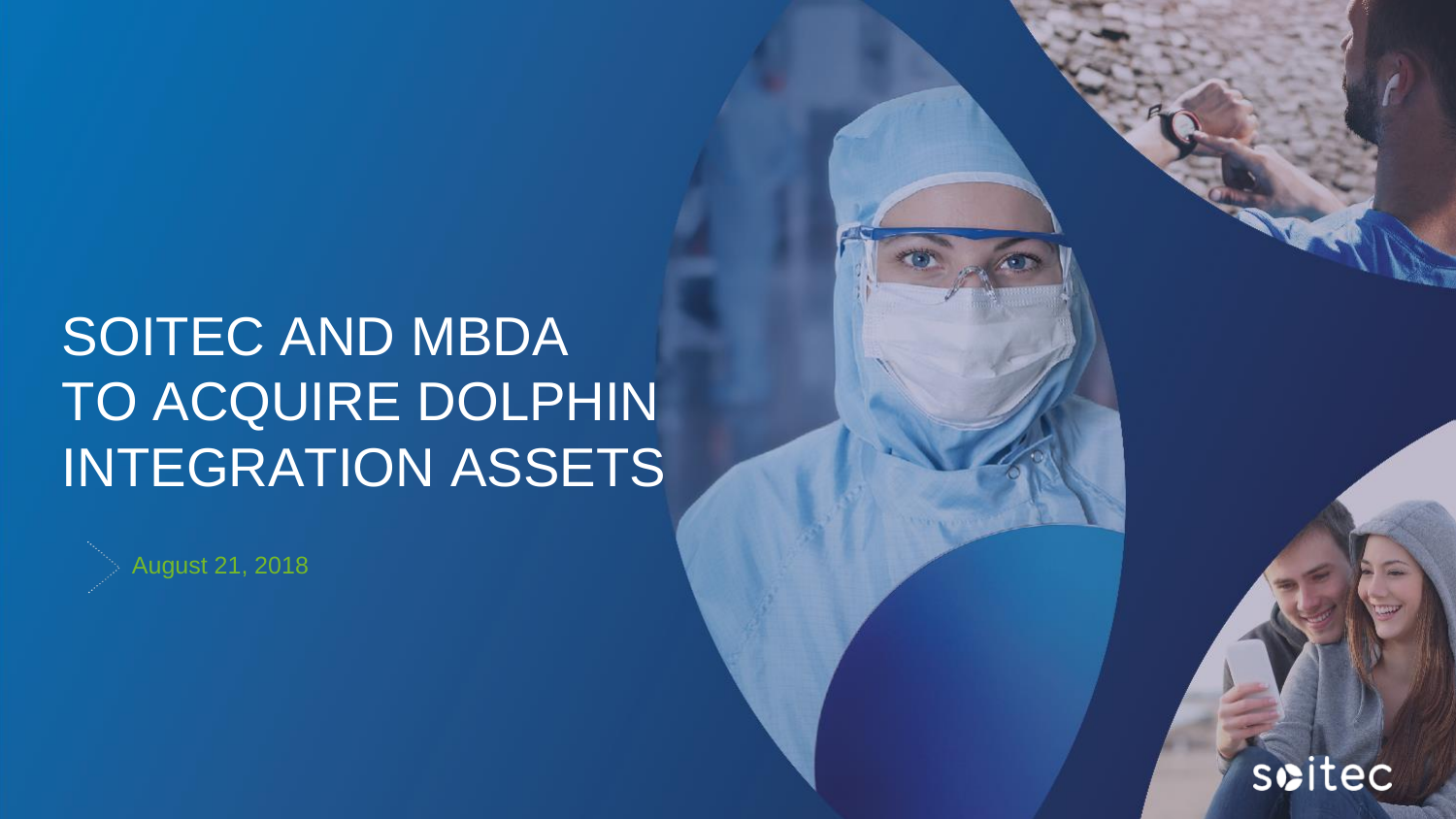### **Disclaimer**

This document was prepared by Soitec (the « Company ») on August 20, 2018 in connection with the acquisition of Dolphin Integration assets, in partnership with MBDA. This document is provided for information purposes only. It is public information only.

The Company's business operations and financial position is described in the Company's Document de Référence 2017-2018 registered by the Autorité des marchés financiers (the "AMF") (the "Document de Référence"). Copies of the French language Document de Référence are available through the Company and may also be consulted on the AMF's website (www.amf-france.org) and on the Company's website (www.soitec.com).

Your attention is drawn to the risk factors described in Chapter 4 of the Document de Référence. This document contains summary information and should be read in conjunction with the Document de Référence. In the event of a discrepancy between this document and the Document de Référence, the Document de Référence shall prevail.

The information contained in this document has not been independently verified. No representation, warranty or undertaking, express or implied, is made as to, and you may not rely on, the fairness, accuracy, completeness or correctness of the information and opinions contained in this document. The information contained in this document is provided only as of the date hereof. Neither the Company, nor its shareholders or any of their respective subsidiaries, advisors or representatives, accept any responsibility or liability whatsoever for any loss arising from the use of this document or its contents or in connection whatsoever with this document.

This document contains certain forward-looking statements. These forward-looking statements relate to the Company's future prospects, developments and strategy and are based on analyses of earnings forecasts and estimates of amounts not yet determinable. By their nature, forward-looking statements are subject to a variety of risks and uncertainties as they relate to future events and are dependent on circumstances that may or may not materialize in the future. Forward-looking statements are not a guarantee of the Company's future performance. The Company's actual financial position, results and cash flows, as well as the trends in the sector in which the Company operates may differ materially from those contained in this document. Furthermore, even if the Company's financial position, results, cash-flows and the developments in the sector in which the Company operates were to conform to the forward-looking statements contained in this document, such elements cannot be construed as a reliable indication of the Company's future results or developments. The Company does not undertake any obligation to update or make any correction to any forward-looking statement in order to reflect an event or circumstance that may occur after the date of this document. In addition, the occurrence of any of the risks described in Chapter 4 of the Document de Référence may have an impact on these forward-looking statements.

This document does not constitute or form part of an offer or a solicitation to purchase or subscribe for the Company's securities in any country whatsoever. This document, or any part thereof, shall not form the basis of, or be relied upon in connection with, any contract, commitment or investment decision.

Notably, this document does not constitute an offer or solicitation to purchase securities in the United States. Securities may not be offered or sold in the United States absent registration or an exemption from the registration under the U.S. Securities Act of 1933, as amended (the "Securities Act"). The Company's shares have not been and will not be registered under the Securities Act. Neither the Company nor any other person intends to conduct a public offering of the Company's securities in the United States.

© Exclusive property of Soitec. Use or reuse, in whole or in part, by any means and in any form, for any purpose other than which is expressly set forth in this document is forbidden.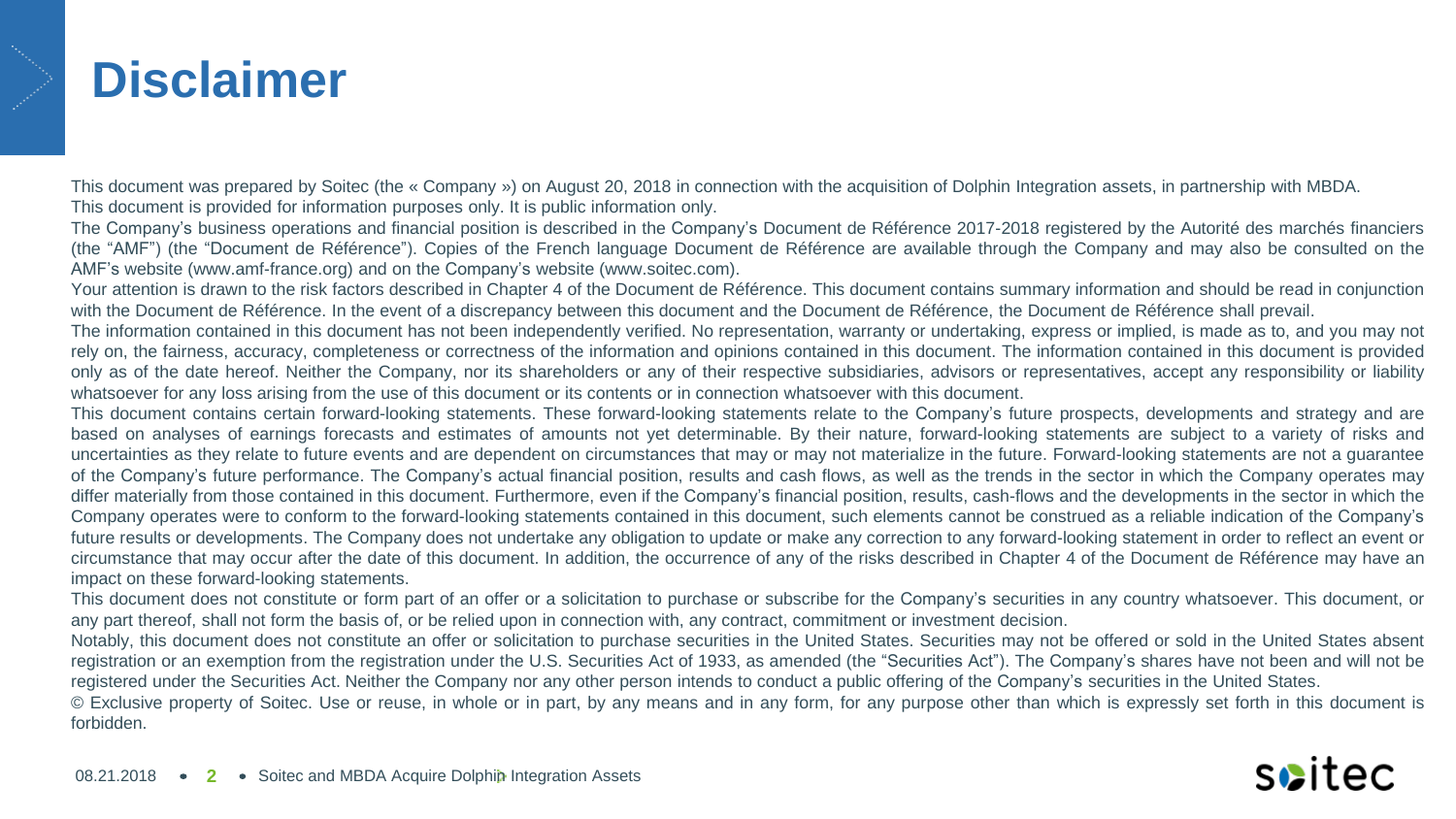## **Executive summary**



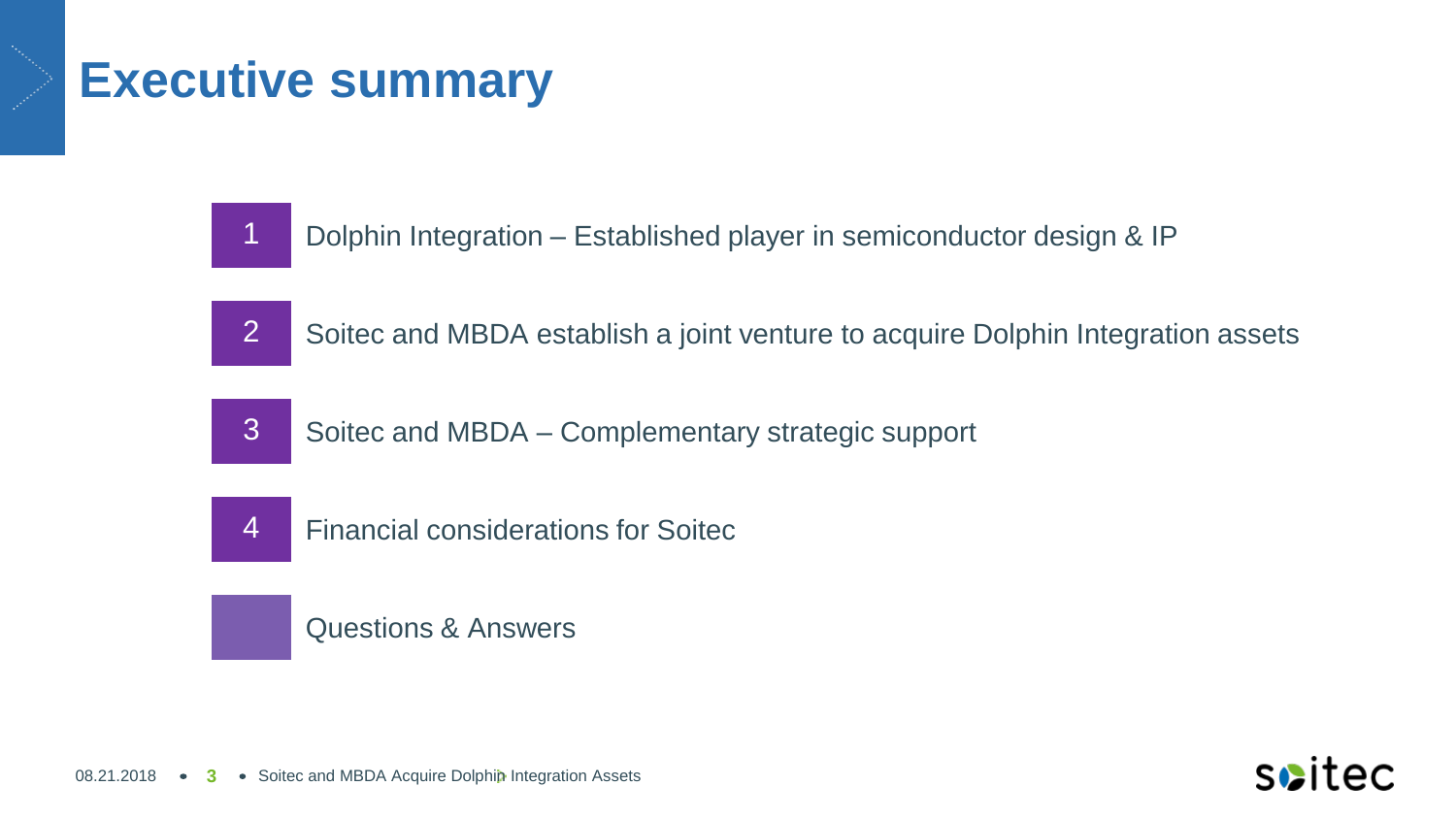### **Dolphin Integration activities**

### **Established supplier of semiconductor IP/design Key position in strategic end markets**

#### *Corporate Identity*

- 〉 Founded in 1985 Headquartered in Grenoble (France) 〉 Affiliates in Canada and Israel
- Employees: 155 (including 130 design engineers)
- Expertise in multiple semiconductor technologies (180nm to 22 nm)
- 〉 ~17 M€ revenues generated in FY18

*Critical IP blocks for low power, custom and high-requirements semiconductor chips*





*Aerospace & Defense*

**GAIRBUS** 

**THALES** 

*Internet of Things (IoT)*



#### *Other end markets : Automotive – Consumer – Medical*







…

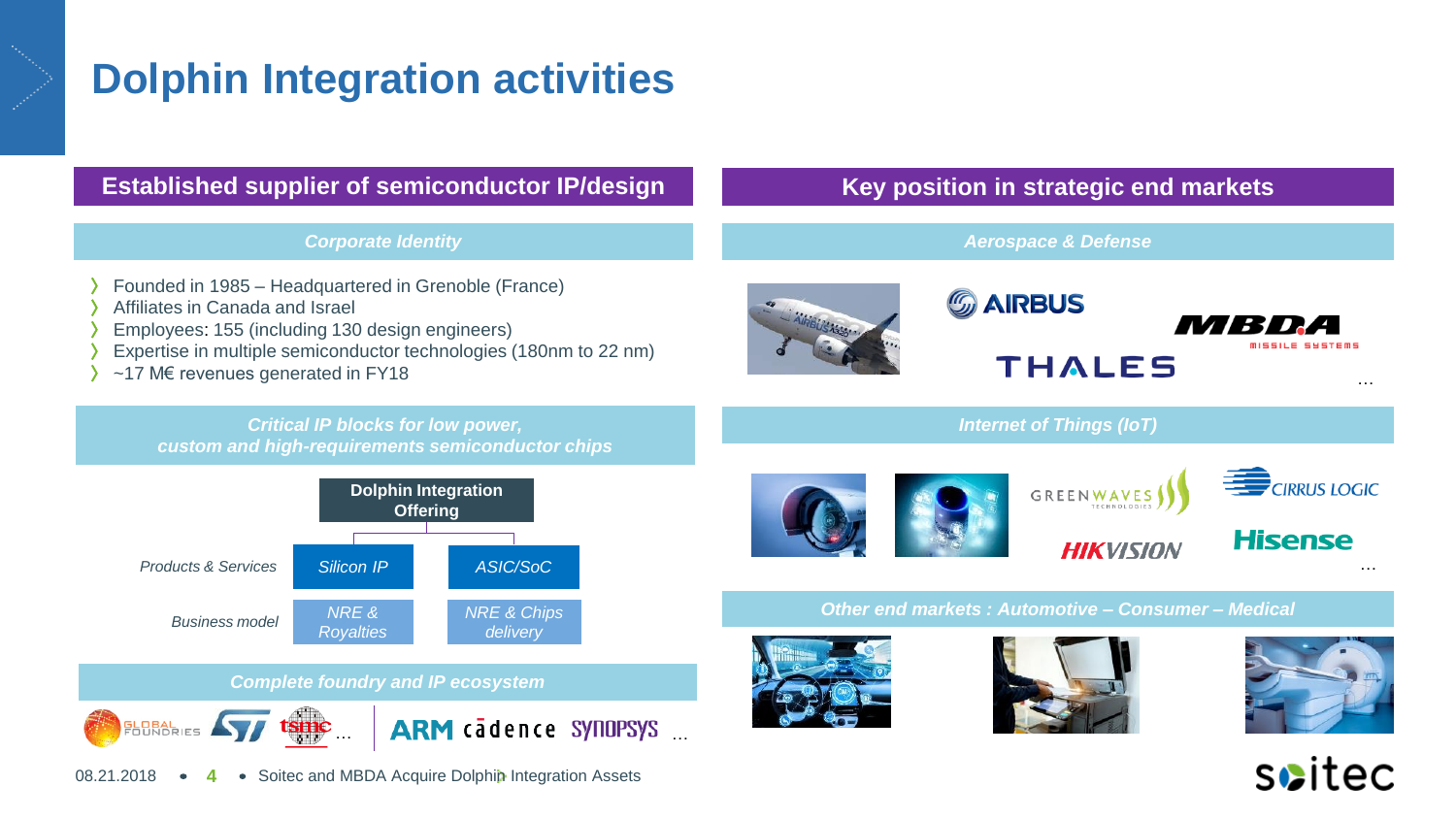### **Soitec & MBDA establish a JV to acquire Dolphin Integration assets**

**Soitec and MBDA establish a joint venture to acquire Dolphin Integration assets**



Soitec and MBDA together committed to a financial investment of around 6 million Euros including the acquisition of most of Dolphin Integration's assets, the payment of certain liabilities and a significant cash injection to finance Dolphin Integration's working capital requirements.

**Company structure to remain unchanged in order to maximize chances of turnaround success**

- **1.** Dolphin Integration CEO & CFO unchanged
- **2.** 100% of employees maintained in France, Canada and Israel

**3.** NewCo (joint venture) governance with a board of directors: 3 directors from Soitec, 2 directors from MBDA

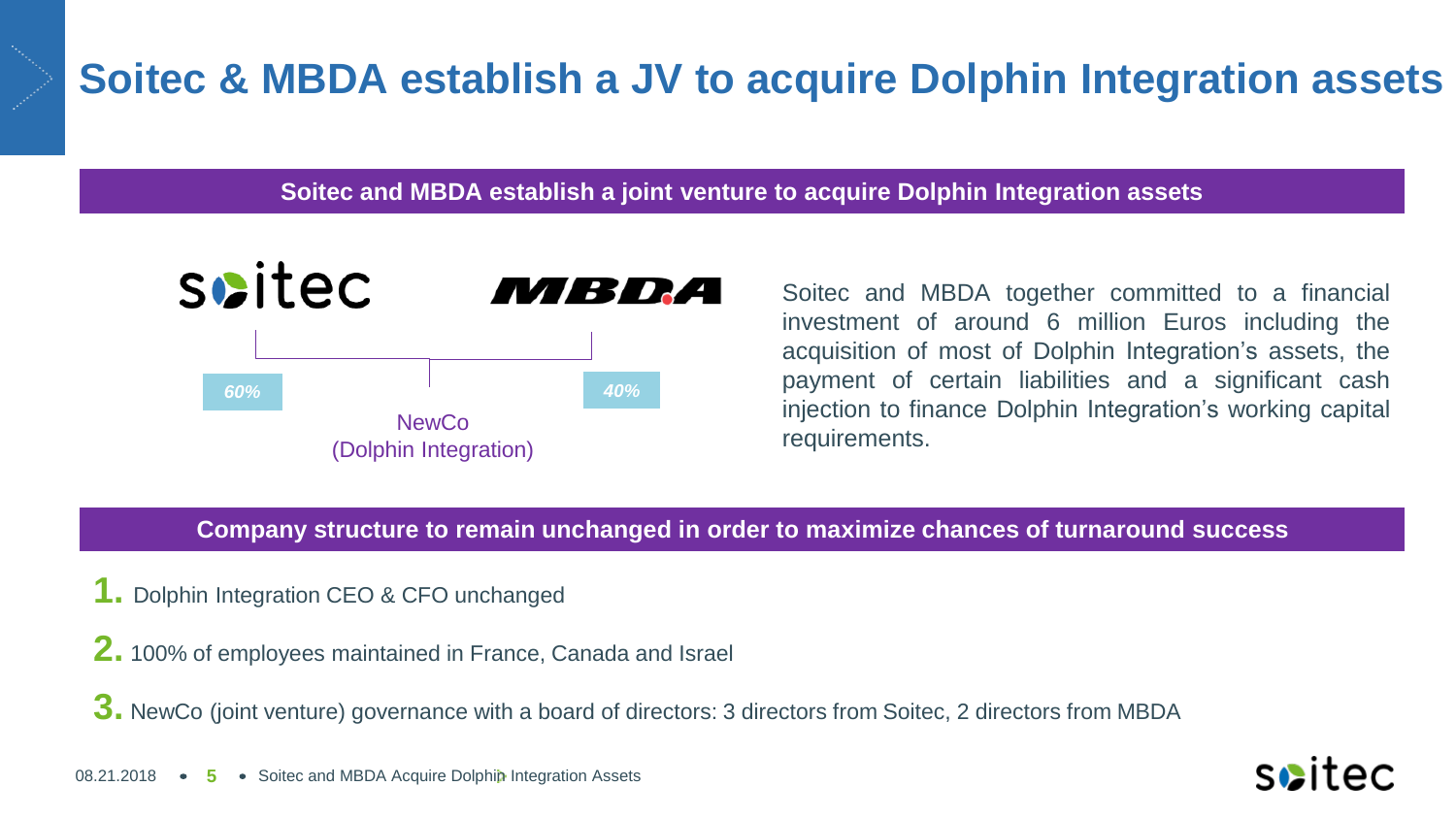### **Soitec + MBDA – Complementary strategic support**





### **Engineered substrates expertise**

- **1.** Expertise in FD-SOI from material knowledge to specific design techniques (body biasing)
- **2.** Leverage of Dolphin Integration capabilities in the design of low power devices - from IP blocks to full System-on-Chip (SoC)
- **3. Unique offering of energy efficient solutions on FD-SOI for key markets requiring very low power consumption and high reliability such as IoT/ mobile and automotive/ defense**

#### **Industrial & commercial collaboration reinforcement**

- **1.** 10-year collaboration in developing custom ASIC & SoC for defense systems
- **2.** Leveraging MBDA expertise in artificial intelligence and data protection
- **3. Broader access to the European defense ecosystem for Dolphin Integration**

### MBDA



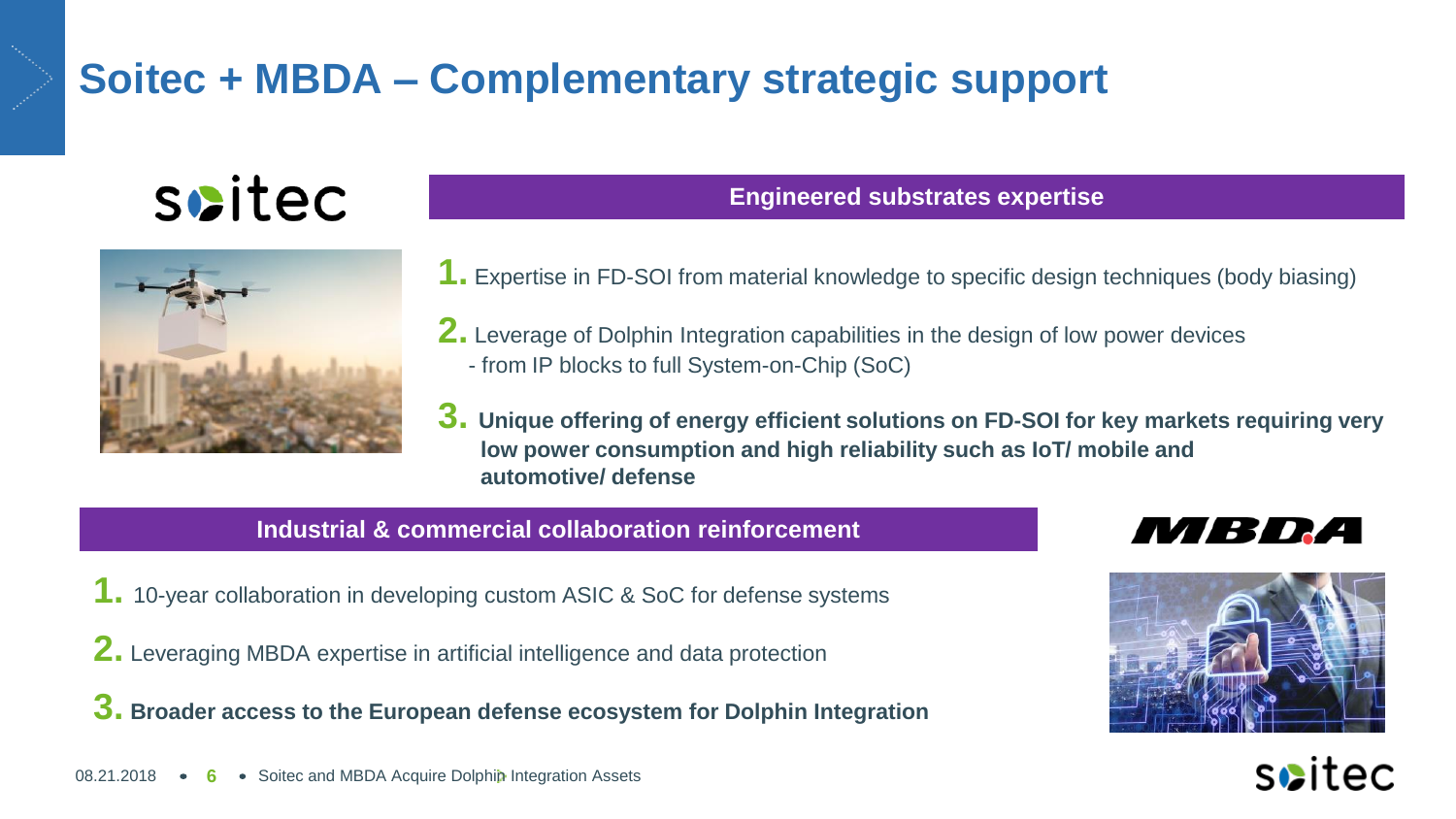### **Financial considerations for Soitec**

#### **Financial impact from this transaction**

- 〉 **Cash investment of ~5 M€** 
	- 〉 Acquisition costs, working capital financing, FD-SOI/body-bias design project (within 24 months)
- 〉 **New activity to be fully consolidated as of September 2018**

#### **Financial guidance re-iterated for FY'19**

〉 At constant perimeter, FY'19 sales guidance and Electronics EBITDA margin guidance unchanged at above +35% at constant exchange rates and around 27% respectively

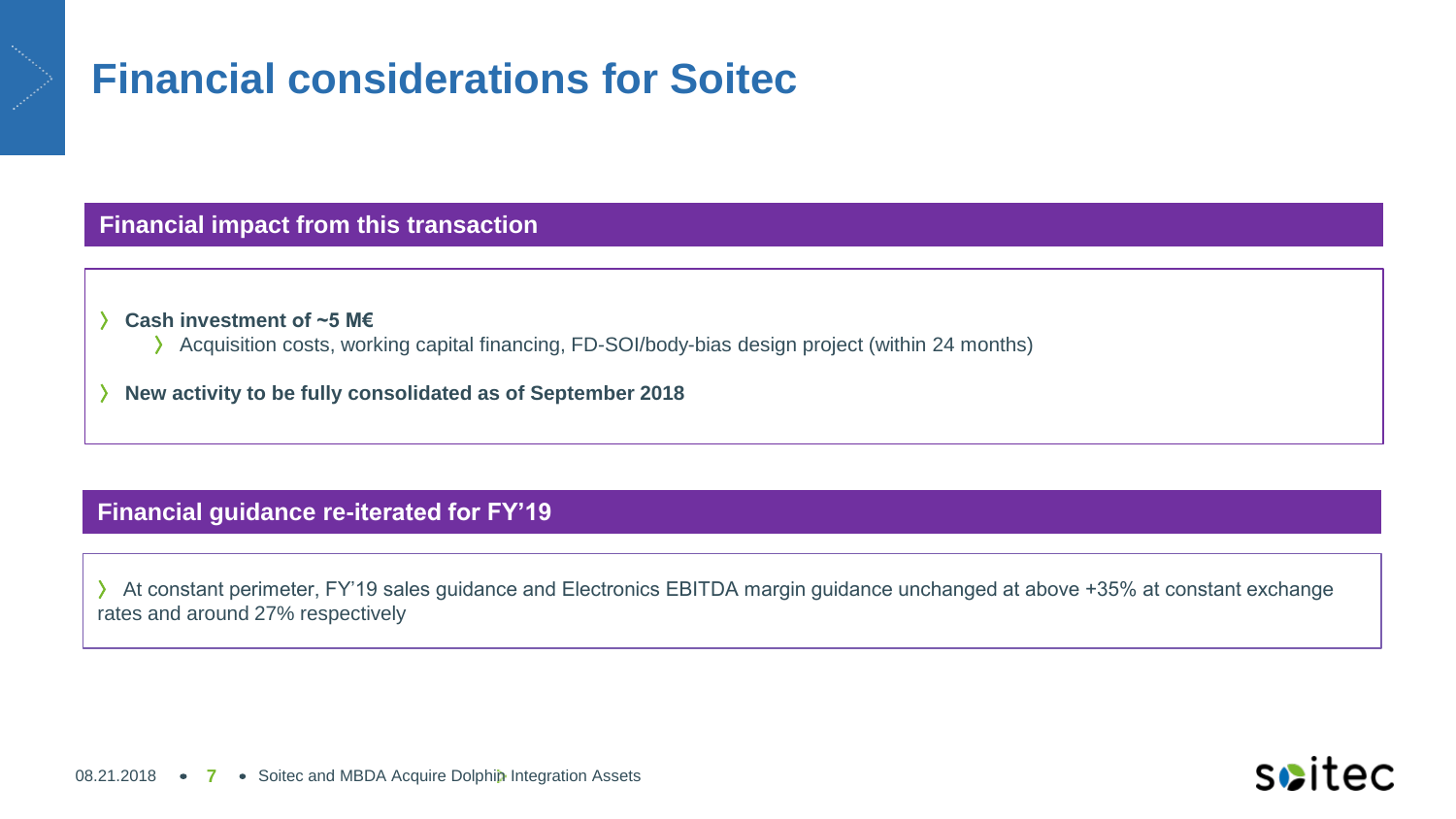